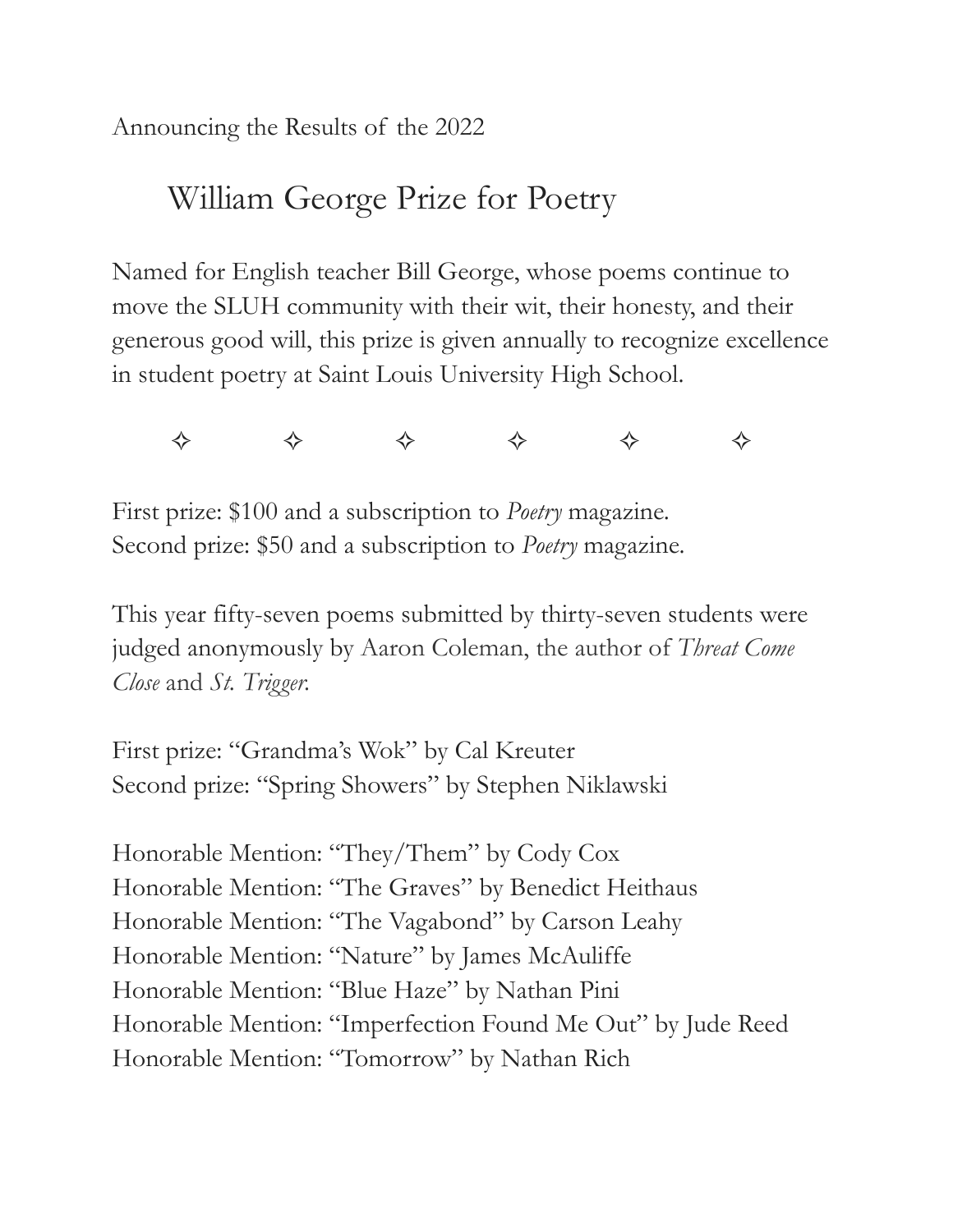## Grandma's Wok

Spinning, jumping, flying. The wild flame roars beneath. Generations of rich years, once stowed away in a basement, come alive.

Noodles, silk-like in their steady, yet unpredictable movement, flow smoothly around the sides. Hot oil bubbles.

Curiosity draws me closer. "Move back," Grandma warns. But I want to see it.

Onion, sausage, egg, carrot. All separate. Smoky, sweet, crunchy, bitter, all unconnected. The wok connects them. And it smells amazing.

—Cal Kreuter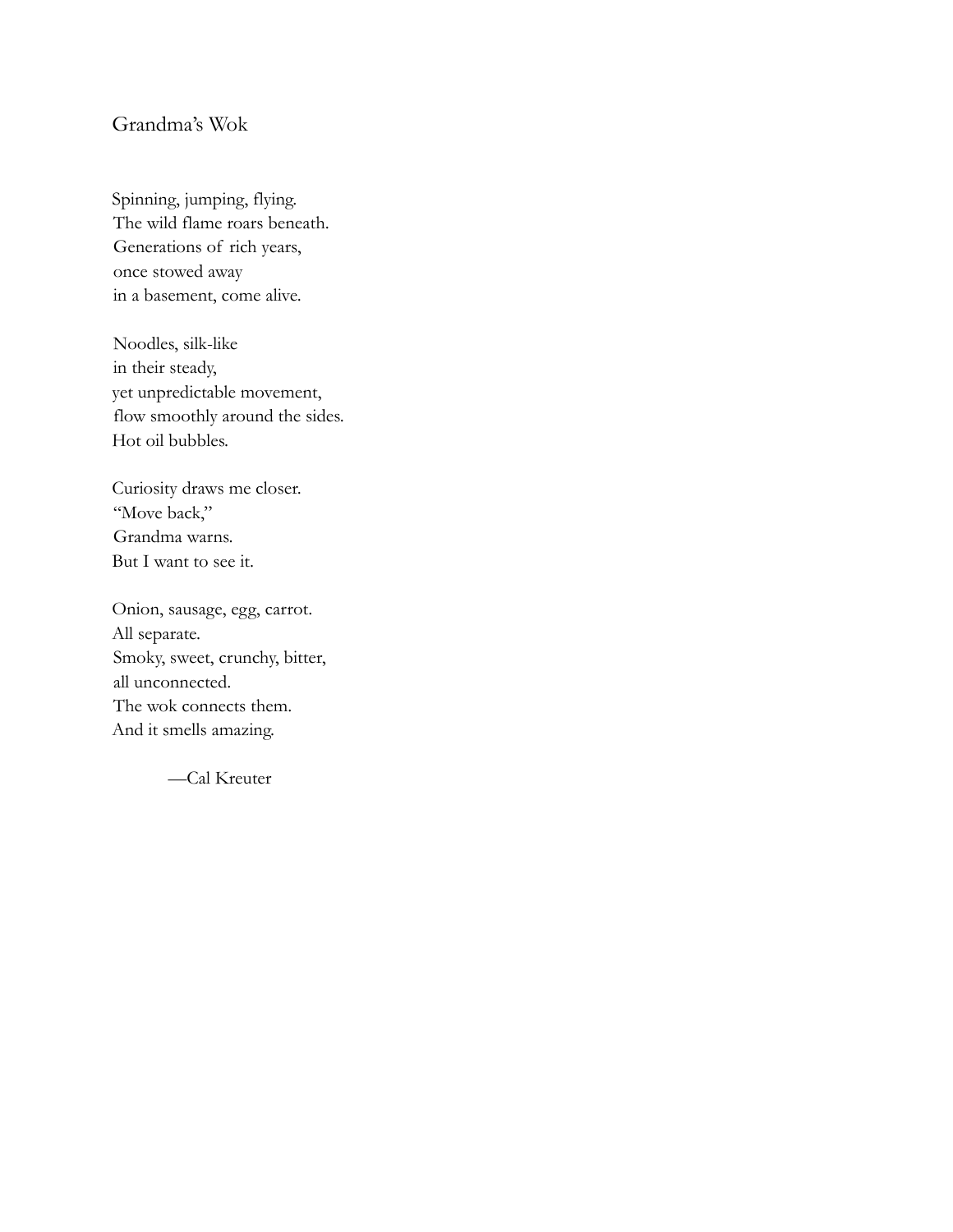Spring Showers

Rain brings new vibrance To the forest and old fields With gloom comes new light

—Stephen Niklawski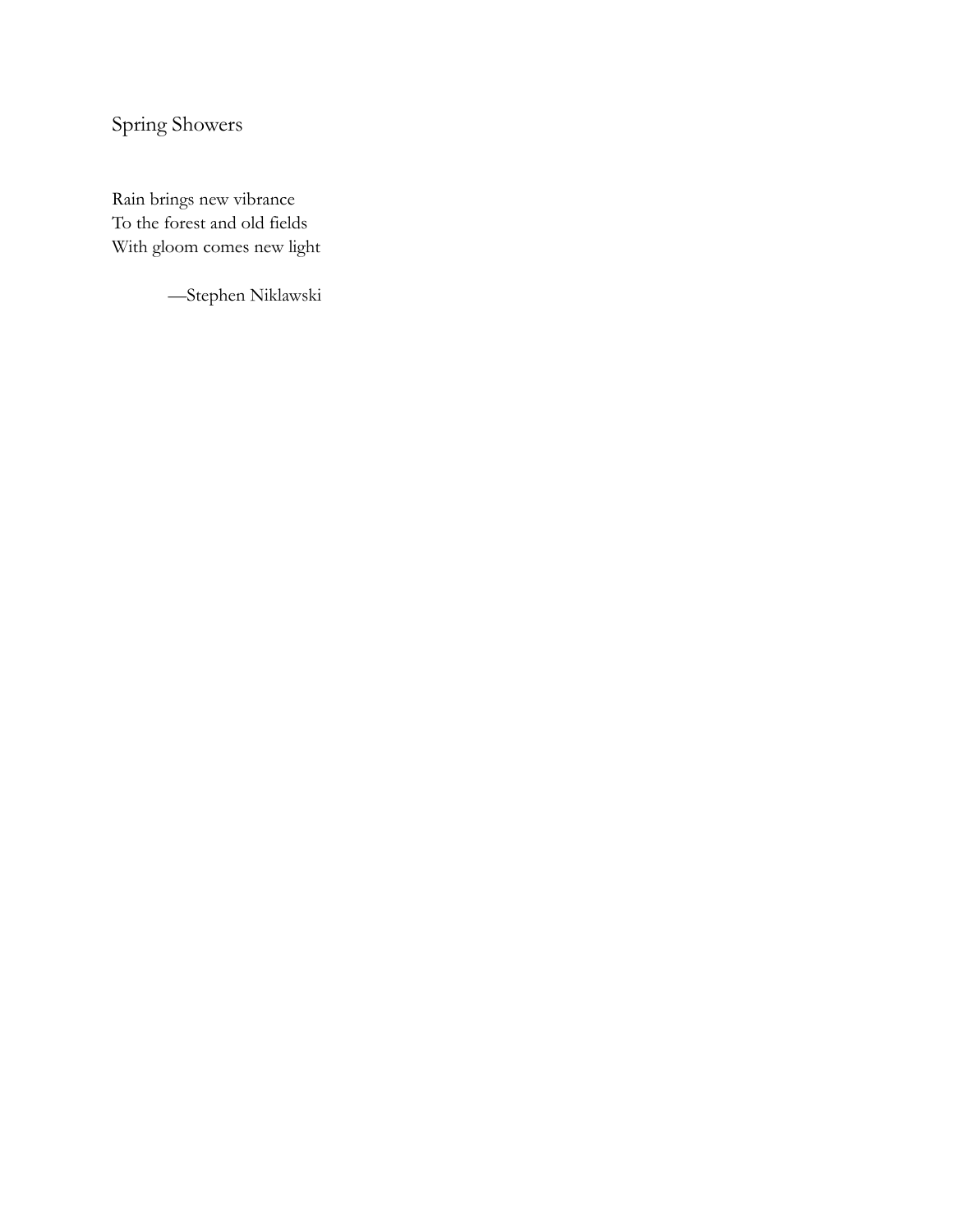#### They/Them

Interesting how I can't ever be one or another My own self I can only be the in-between A placeholder if you will Allowing you to dehumanize me My soul's existence owes you an explanation My being somehow requires androgyny My body is placed under scrutiny But I am the one who is perverted Wrong. I am more than a singular or plural I am more than a pronoun I am more than the sum of my parts But you will never know that You see me, and yet you do not You refuse to accept me Or treat me equally Although complaining About what makes you uncomfortable Is your specialty But although you claim not to know me Your lips always carry my name on them Despite all your contradictions You could never hope to breach my confidence Because of a simple reason My gain comes whether you win or lose Because I have a desire to prevail My gaudy and glossy exterior Is harder than diamond Forged in intense pressure In greater heat In more time Than you will ever comprehend But I am the outsider For that I am sad And also grateful Even if my identity could boil down to a word You could never contain it Try and fail I dare you.

—Cody Cox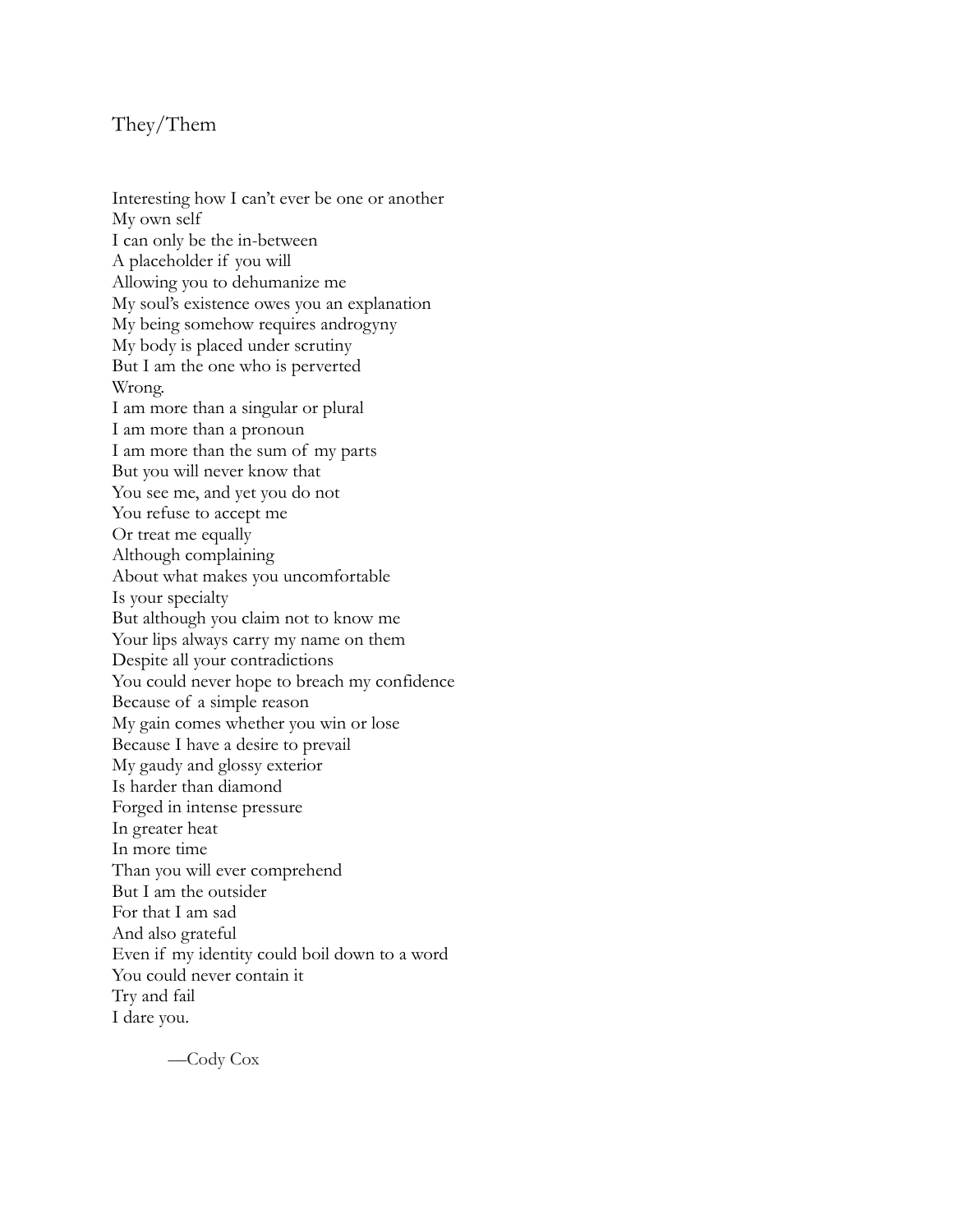# The Graves

Death Hardship Trying to get a grip, Covered in grief my life is torn apart From the death of my love To the murder of my mom, Sucked into shame With temptations of the Devil, How do i move on From the graves of my loved ones.

—Benedict Heithaus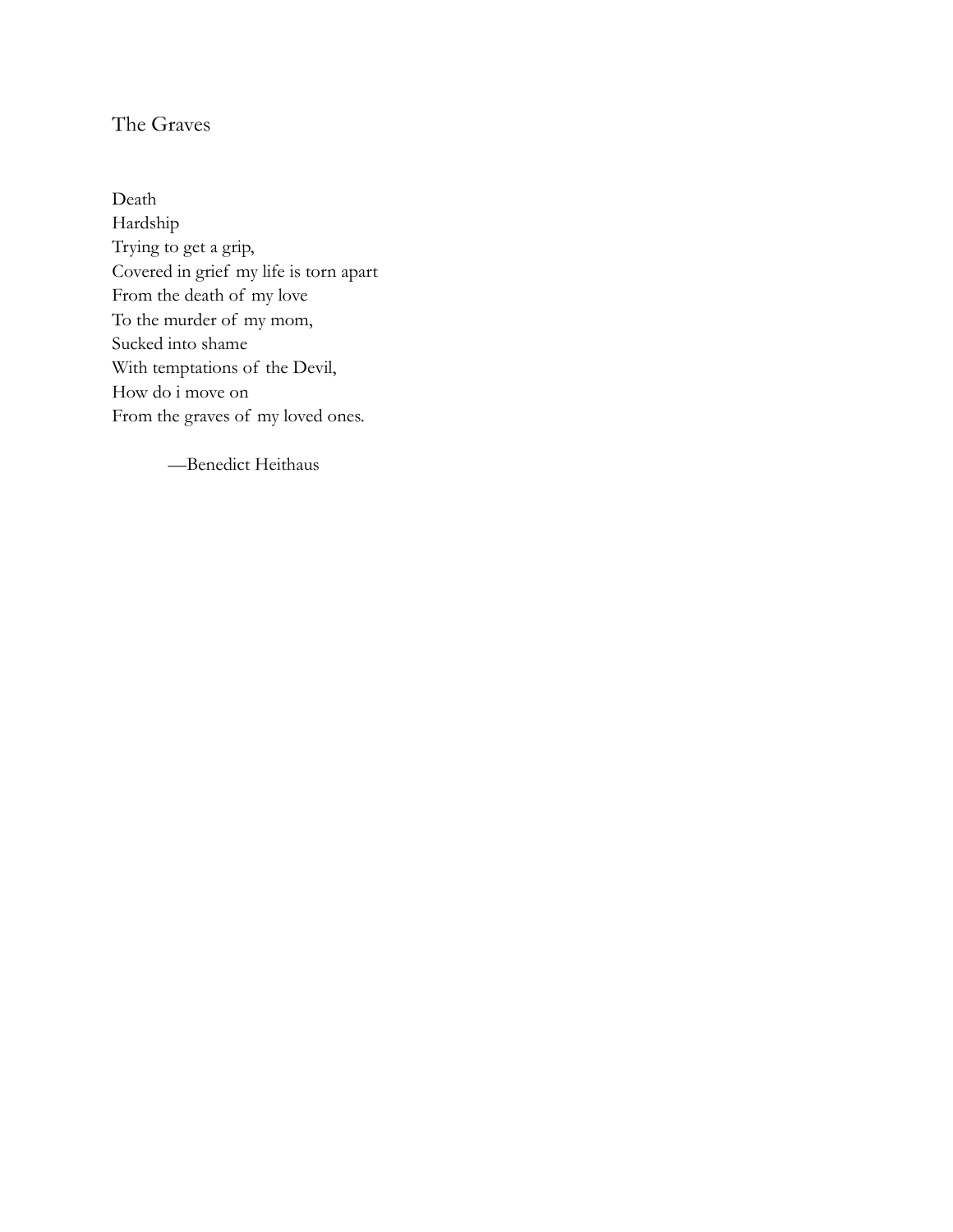### The Vagabond

An arena built on blood and brawn Patrons that of kings and pawns And behold among the swine and spawn It is he, the vagabond To maim and claim the grand reward All shame and fame can be restored Yet who can aim for victors chord But only the vagabond A grisly end to struggle and strife The fatal blow from a poisoned knife A tragic fall at the end of one's life Even vermin mourn the vagabond

—Carson Leahy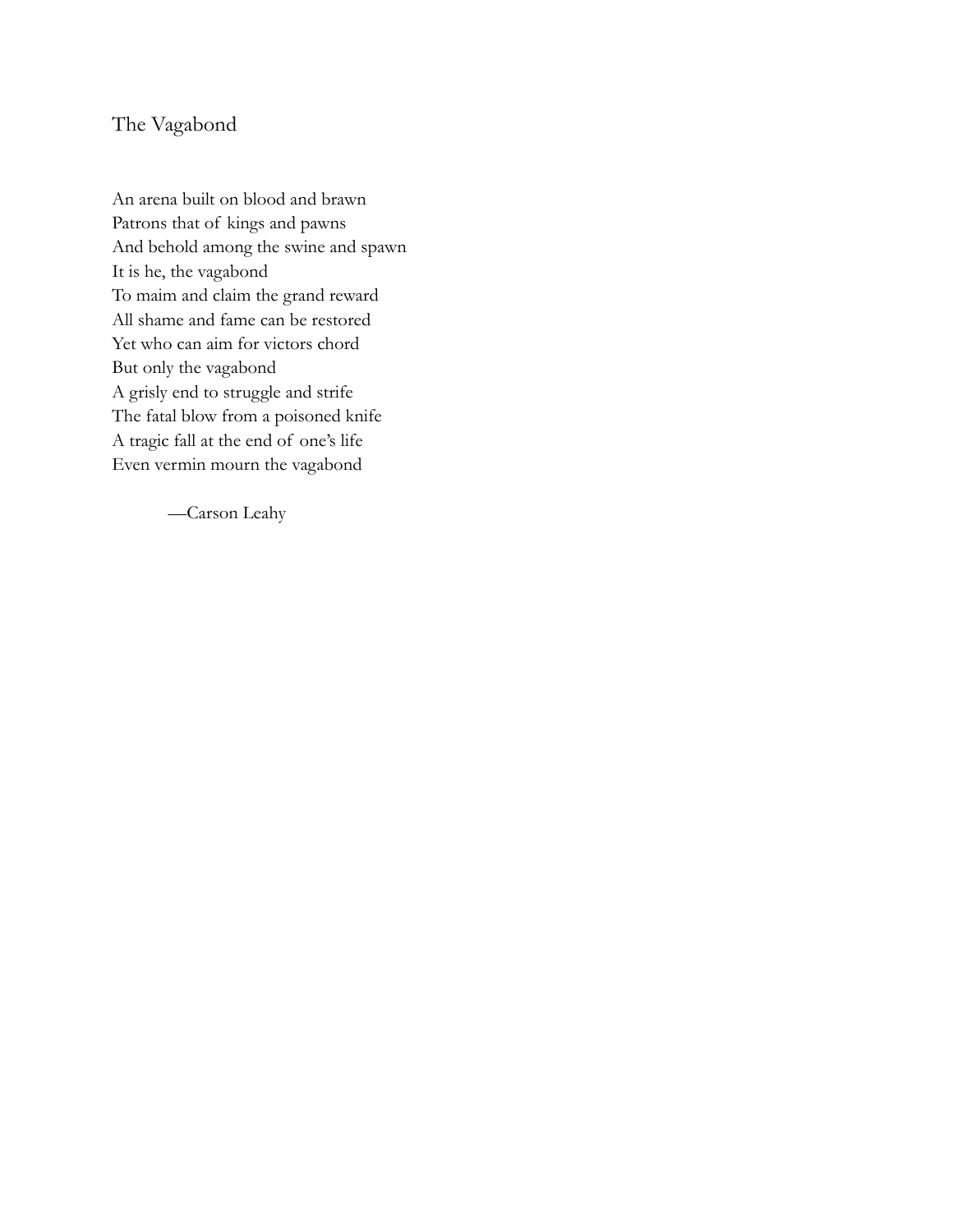Nature

The wind blows against the trees The sound is calming Hearing the rain hit the leaves The soothing rainstorm putting you to sleep Nature is beautiful The natural things in the world are the most beautiful

—James McAuliffe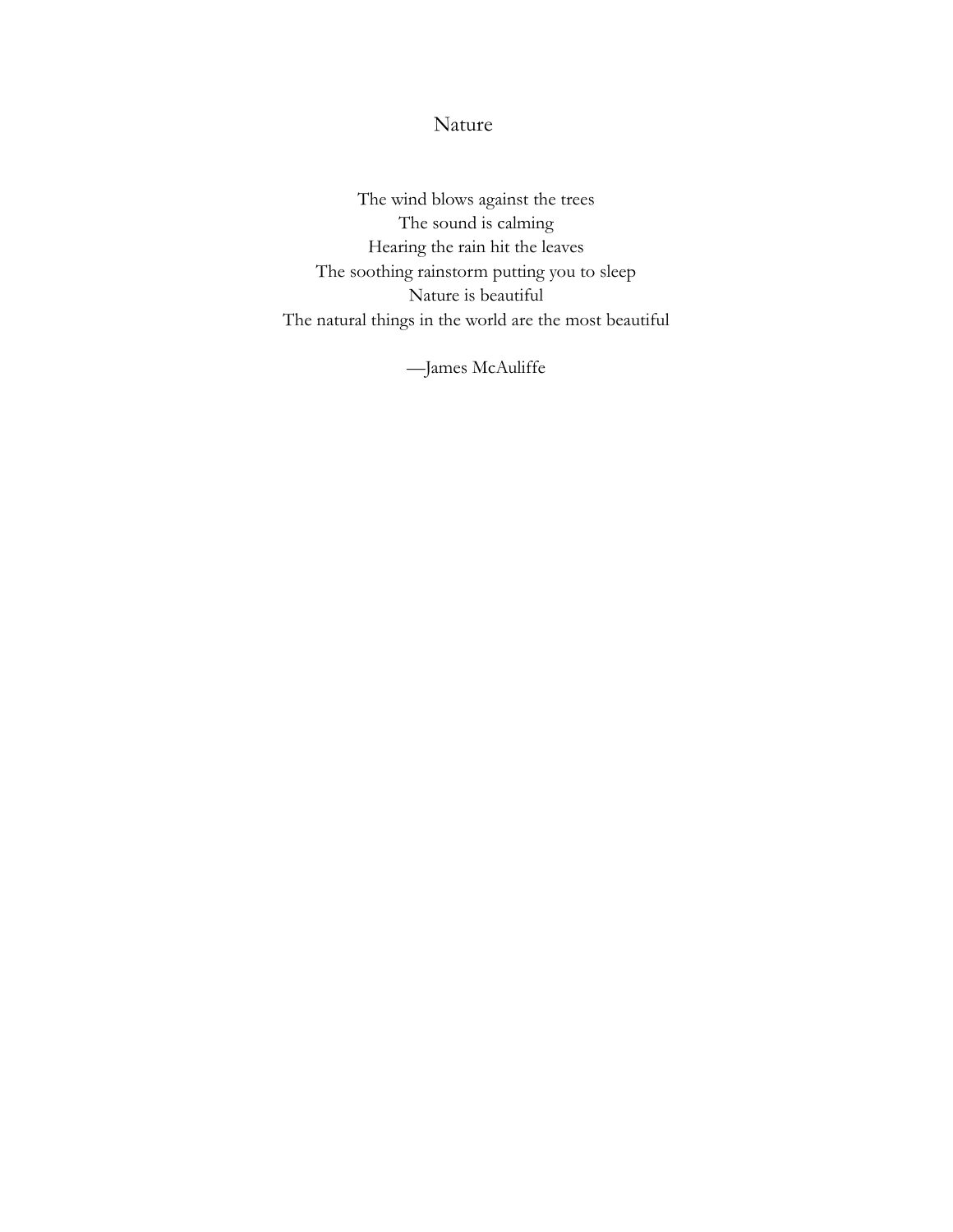#### Blue Haze

Cliff side rock crumbles, teetering over the edge. Steep drop awaits me, If I were to leap.

But for now, I sit. I watch, valley below me: Flowing river, Fields of corn and wheat. Steam billows out of a power station, maybe ten miles off, Though I can't see it well, Blue haze and all.

The crows announce the kill, Just as the birds announced the dawn. Though most ignorant souls go unbothered.

One step could kill, Death in great sun rays. One for the vultures, Who circle above. Waiting for falling rock to become falling hope, And I am hidden, And I become hidden, Blue haze and all.

The sun flares up, Sparks of something grander. Birds pass above, Calling out to each other. The cliff lends a birds eye view To whoever is brave enough, Or stupid enough, To walk out. My mother warned against it.

There's a feeling,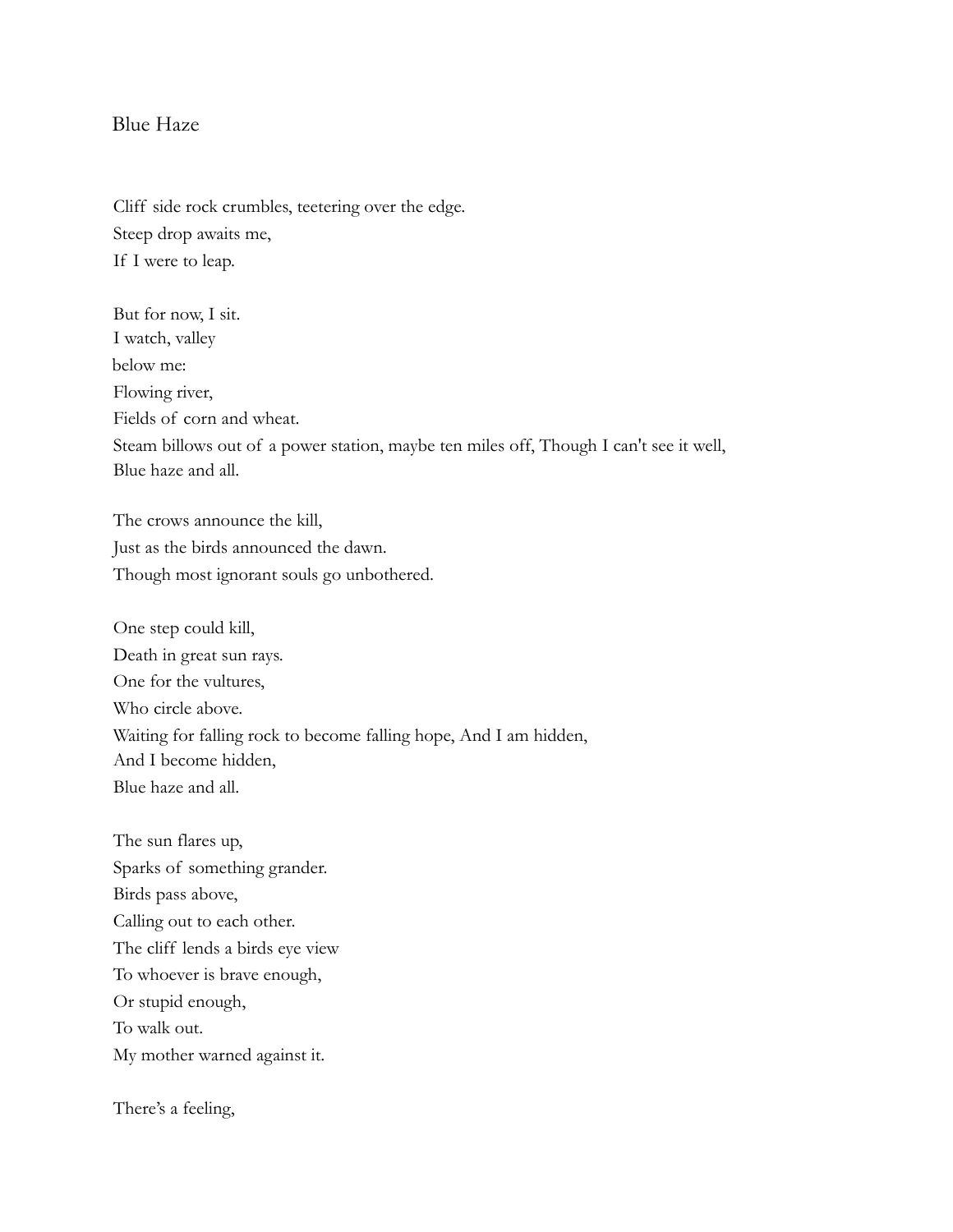I can't catch in words alone. When I look to the west, And I can see, Beyond rivers green, What's left to become of me. Sun to come, And finish the fall. And we last die, Blue haze and all.

—Nathan Pini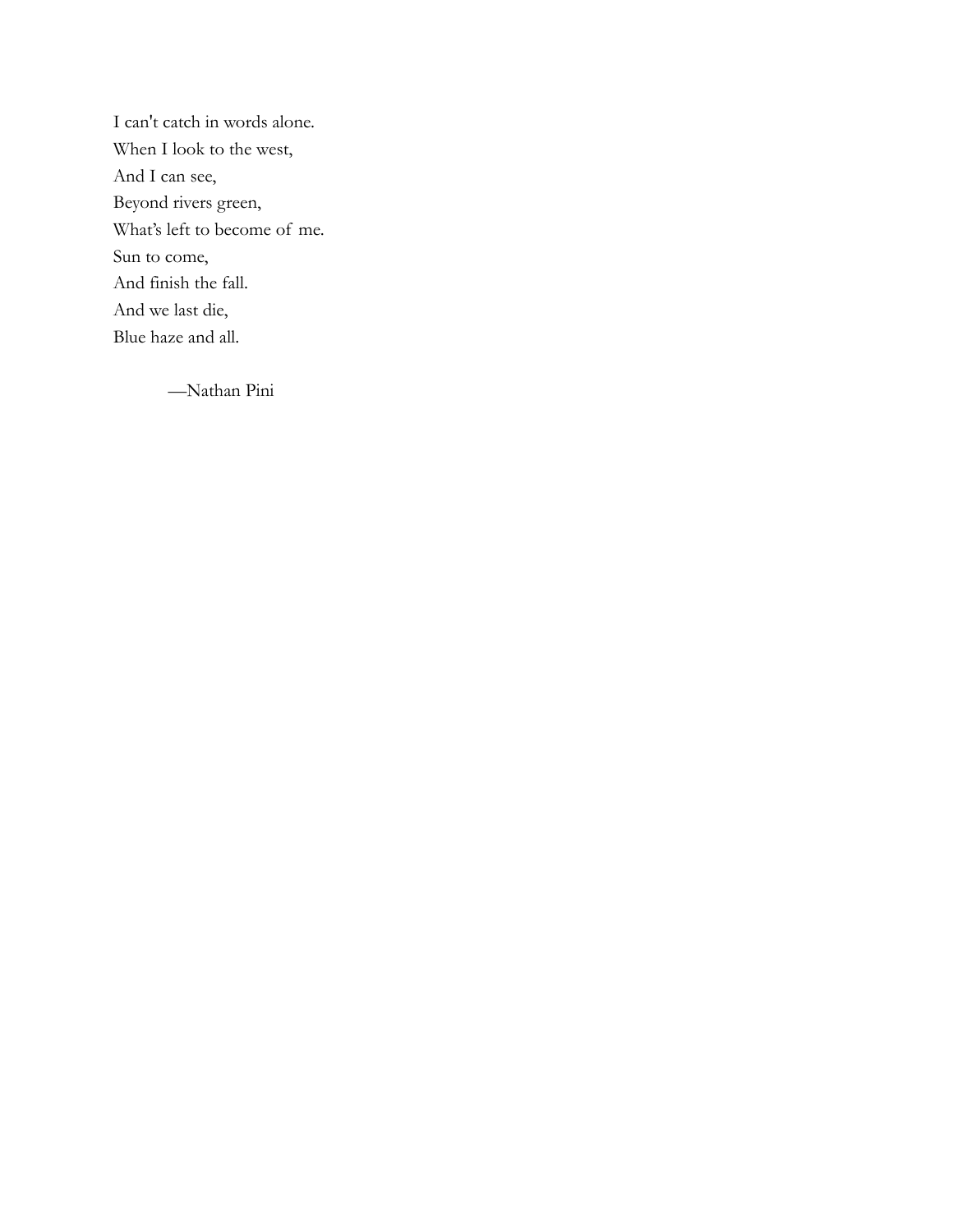## Imperfection Found Me Out

Quietly disguised as loud I blow hard my way through a crowd Mimicking those who are louder than me Under the table where they couldn't see

Stupidly disguised as smart Wearing a mask with its eyes drawn apart Talking away and then talking some more Tracing with my eyes the way to the door

I was hiding from the monster In the backseat of my car As it dug through my mailbox To find my new bell jar I was holding down the fort alright And I kept my breathing down

I can tell you I tried I tried despite my doubt But when I blinked too hard that day Imperfection found me out

—Jude Reed